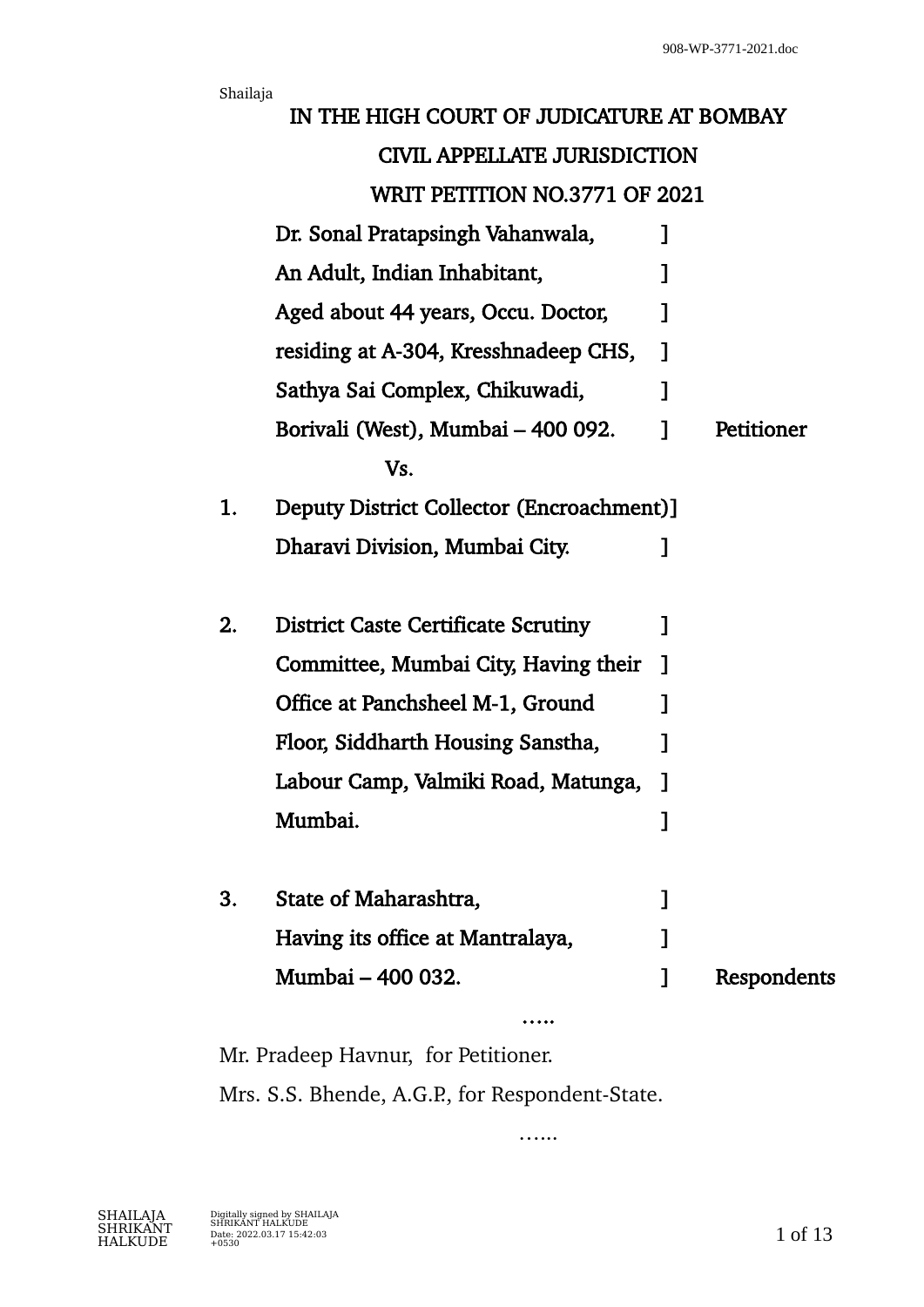## CORAM : SUNIL B. SHUKRE AND G.A. SANAP, JJ. DATE :  $8<sup>th</sup>$  MARCH, 2022.

## JUDGMENT: [Per G.A. Sanap, J.]

1. The petitioner challenges the order dated  $30<sup>th</sup>$  November, 2007 passed by respondent No.2, whereby respondent No.2 confirmed the order dated  $3<sup>rd</sup>$  September, 2016 passed by respondent No.1 rejecting the application made by the petitioner for issuance of caste certificate of her caste to her son.

2. The petitioner adopted her son Heramb. The petitioner had filed Misc. Petition No.168 of 2009 in the City Civil Court, Mumbai seeking permission for adoption of male child from Children of the World India Trust, Arun Chambers, Tardeo, Mumbai 400 034. Before adopting the male child from the Trust/Orphanage, he was known as "Pappu". Identity of his biological parents was not known. At the time of the adoption, he was five years old. It is stated that in terms of the directions issued by the City Civil Court, Mumbai on 24<sup>th</sup> December, 2009, the petitioner applied for registration of birth in the record of the Municipal Corporation. It was recorded on 13<sup>th</sup> January, 2010. Birth certificate dated 19<sup>th</sup> January, 2010 came to be issued.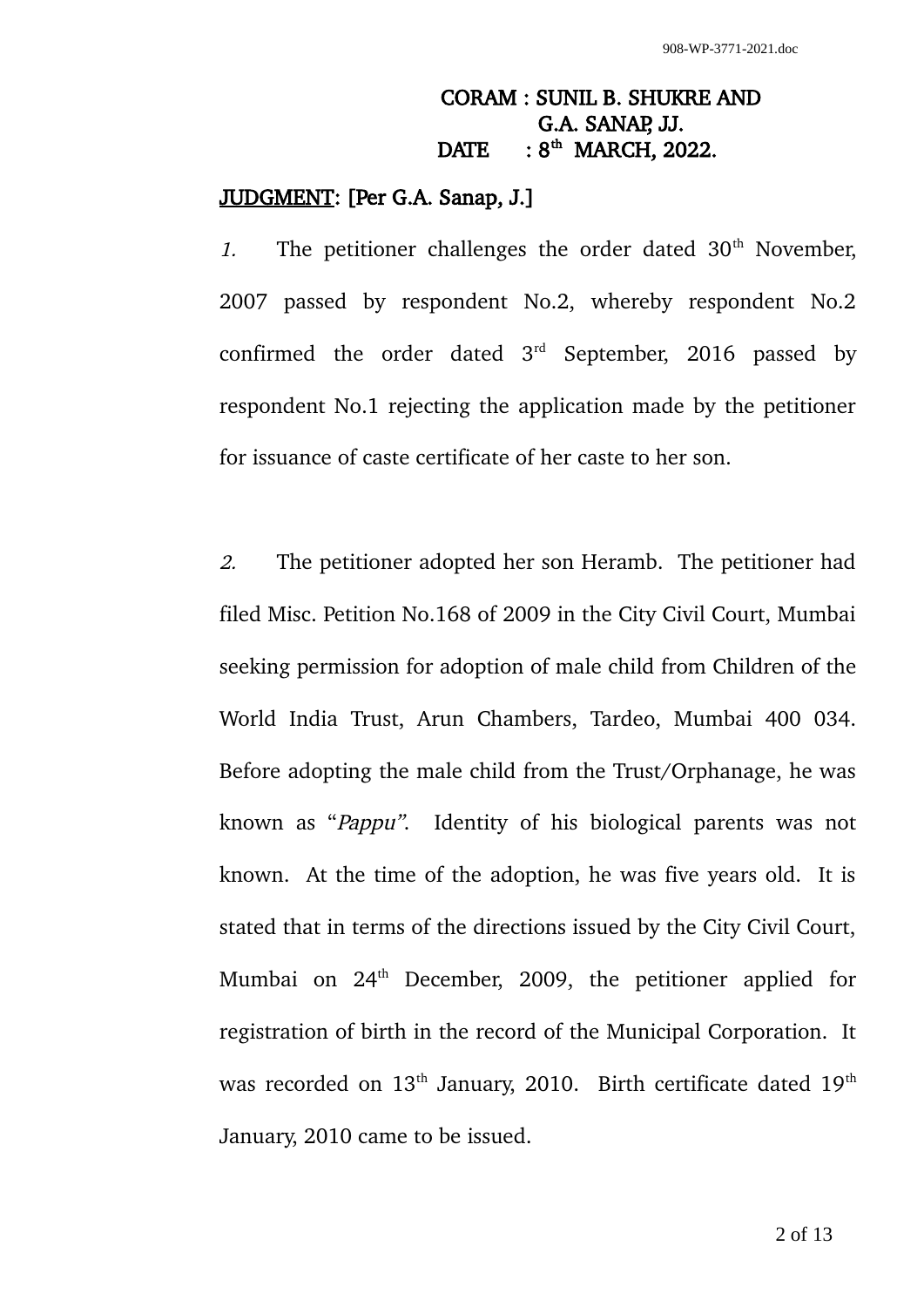3. It is the case of the petitioner that she is mother of Heramb, adoptive son. Her caste is " *Hindu Mahyavanshi*" recognized as a scheduled caste. This caste is recorded in all the documents of her son Heramb. The petitioner applied for issuance of caste certificate to respondent No.1. Respondent No.1 vide order dated 3rd September, 2016 rejected the said application on the ground that documents of the caste of father of Heramb were not submitted and, therefore, the petitioner was not entitled to get a caste certificate. The petitioner being aggrieved by the said order, challenged the same before respondent No.2 – District Caste Certificate Scrutiny Committee, Mumbai City. Respondent No.2 vide order dated 30<sup>th</sup> November, 2017 dismissed the appeal and confirmed the order passed by respondent No.1.

4. It is the case of the petitioner that she is a single mother. On adoption, her son Heramb would take her caste. Since, he is adopted from orphanage, there was no question of providing details of his biological parents. The same are not known even to the orphanage and ultimately to the petitioner. According to the petitioner, her son Heramb is entitled to take her caste. Order rejecting her application for issuance of caste certificate by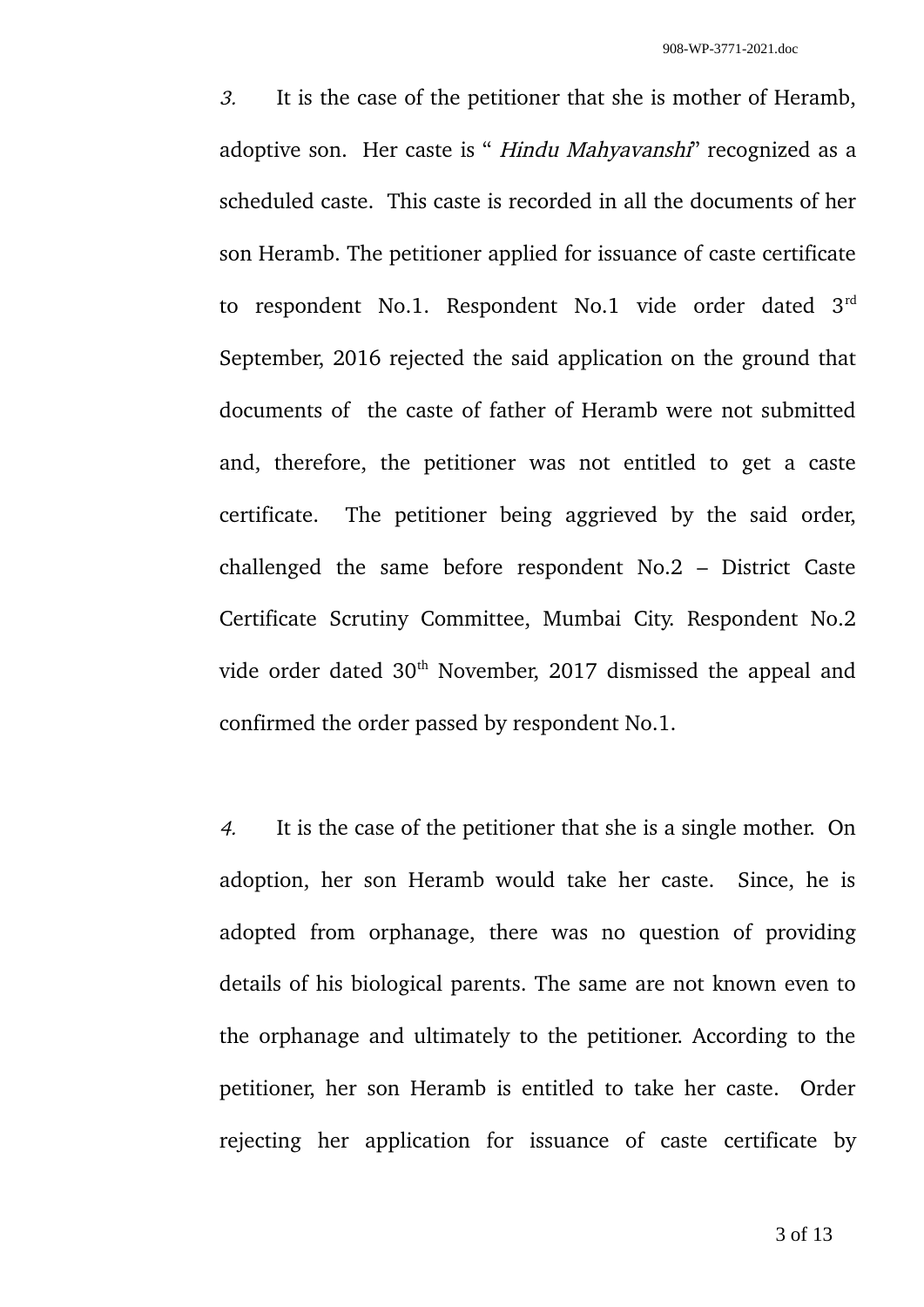respondent No.1 and the confirmation of the said order by respondent No.2 is illegal.

5. Nayab Tehsildar has filed an affidavit on behalf of respondent No.1 and opposed the claim. It is contended that the petitioner had not submitted permanent residence proof of father/ grandfather/great grandfather of Heramb prior to the deem date namely 10<sup>th</sup> August, 1950. The petitioner had not submitted caste proof of father/grandfather/great grandfather/cousin grandfather of child Heramb prior to the deem date i.e prior to  $10<sup>th</sup>$  August, 1950. These requirements are mandatory. Since the proof of caste from parental side was not placed on record, the claim was rejected.

6. We have heard Mr. Havnur, learned Counsel for the petitioner and Ms. Bhende, learned A.G.P, for Respondent-State. Perused the record and proceeding.

7. Mr. Havnur, learned Counsel for the petitioner submitted that the order passed by respondent No.1 and confirmed by respondent No.2 in the facts situation reflects sheer non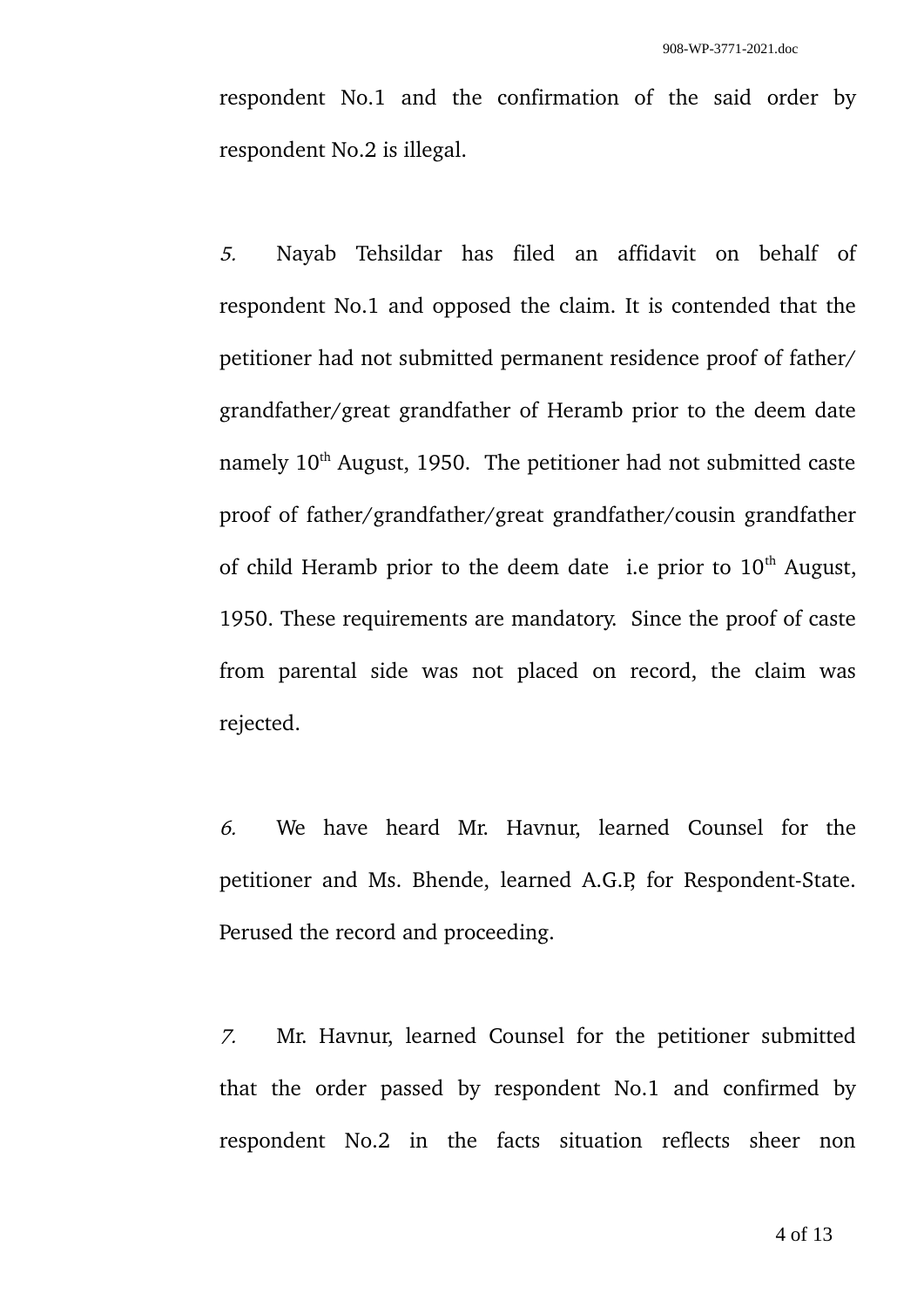application of mind. Learned Counsel submitted that all the documents including the order passed by the City Civil Court, Mumbai granting permission for adoption from the orphanage were placed on record. Learned Counsel submitted that since the petitioner is the single mother, the adopted child was entitled to take her caste. In the submission of the learned Counsel, the reasons recorded for rejection of the application for issuance of caste certificate by the petitioner are not at all sustainable. In order to substantiate his submission that in the given set of facts and circumstances, the child is entitled to take caste of the mother, the learned Counsel has placed reliance on the decision in the case of Rameshbhai Dabhai Naika Vs. State of Gujarat and others, (2012) 3 Supreme Court Cases 425. The learned Counsel submitted that in view of the ratio laid down in this decision, orders passed by respondents No.1 and 2 cannot be sustained.

8. Ms. Bhende, the learned A.G.P supported the findings and reasons recorded by respondents No.1 and 2 while denying the claim of the petitioner. The learned A.G.P submitted that in terms of the Government Resolution dated  $1<sup>st</sup>$  November, 2001, one of the mandatory conditions for issuance of caste certificate of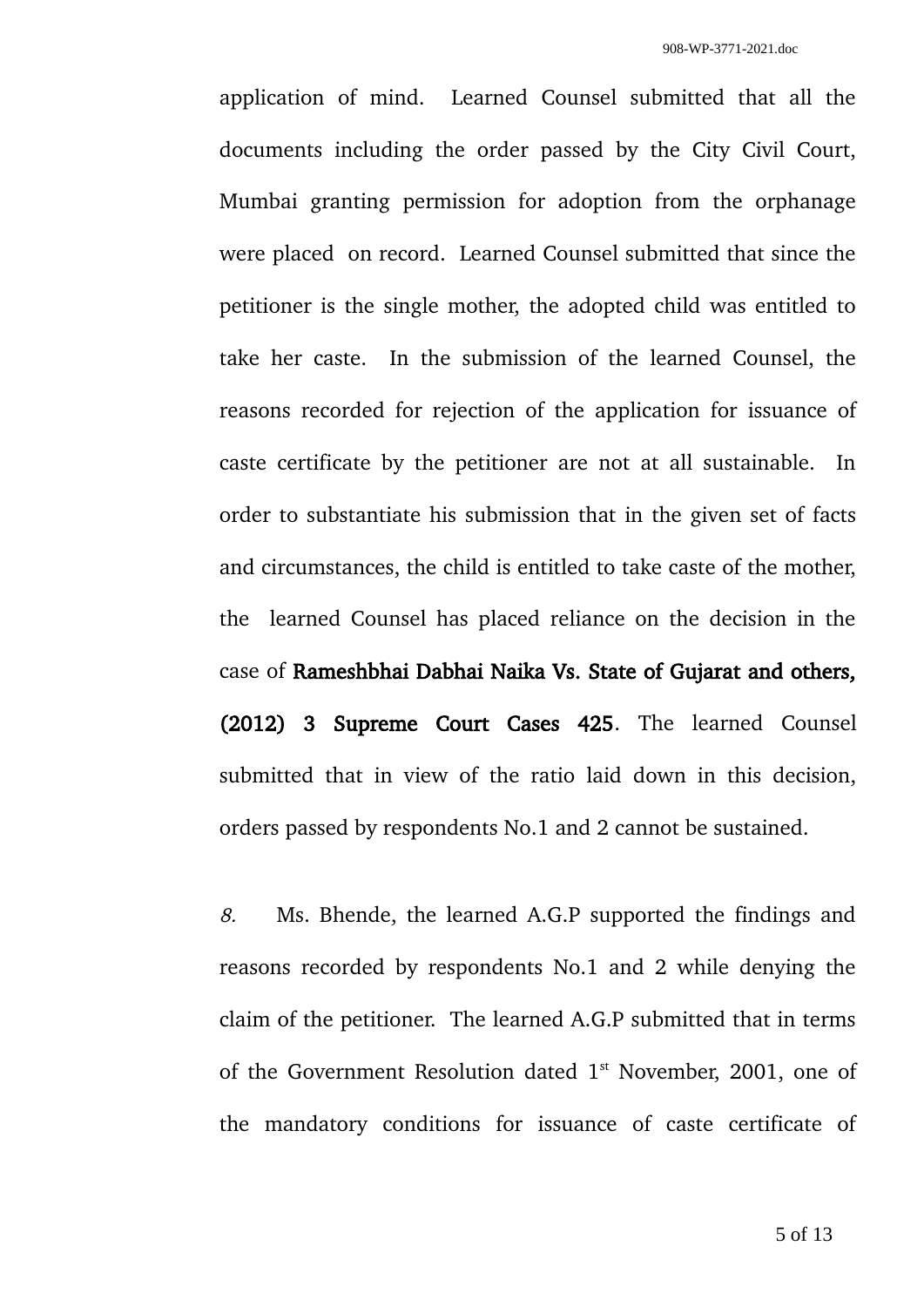backward class category is that the caste record from father's side be produced. The learned A.G.P submitted that in this case since the caste record on the parental side of Heramb was not produced, the claim was rightly rejected.

9. It is to be noted that the son was adopted from an orphanage namely Children of the World India Trust. Particulars with regard to the biological father and mother and their caste were not available with the Orphanage. Similarly, those particulars could not be provided to the petitioner and as such placed on record before the City Civil Court. Considering the fact that the male child was brought up in the Orphanage, it was not a legal requirement and, therefore, application of the petitioner for seeking permission to adopt the child was granted. Copy of the order passed by the learned Judge of the City Civil Court, Mumbai was placed on record before respondents No.1 and 2. It has come on record that in the orphanage, adopted child was known as "Pappu". The petitioner named him as "Heramb". The record reveals that in terms of the directions issued by the City Civil Court, Mumbai recorded in the order granting permission for adoption, the petitioner applied to the Municipal Corporation for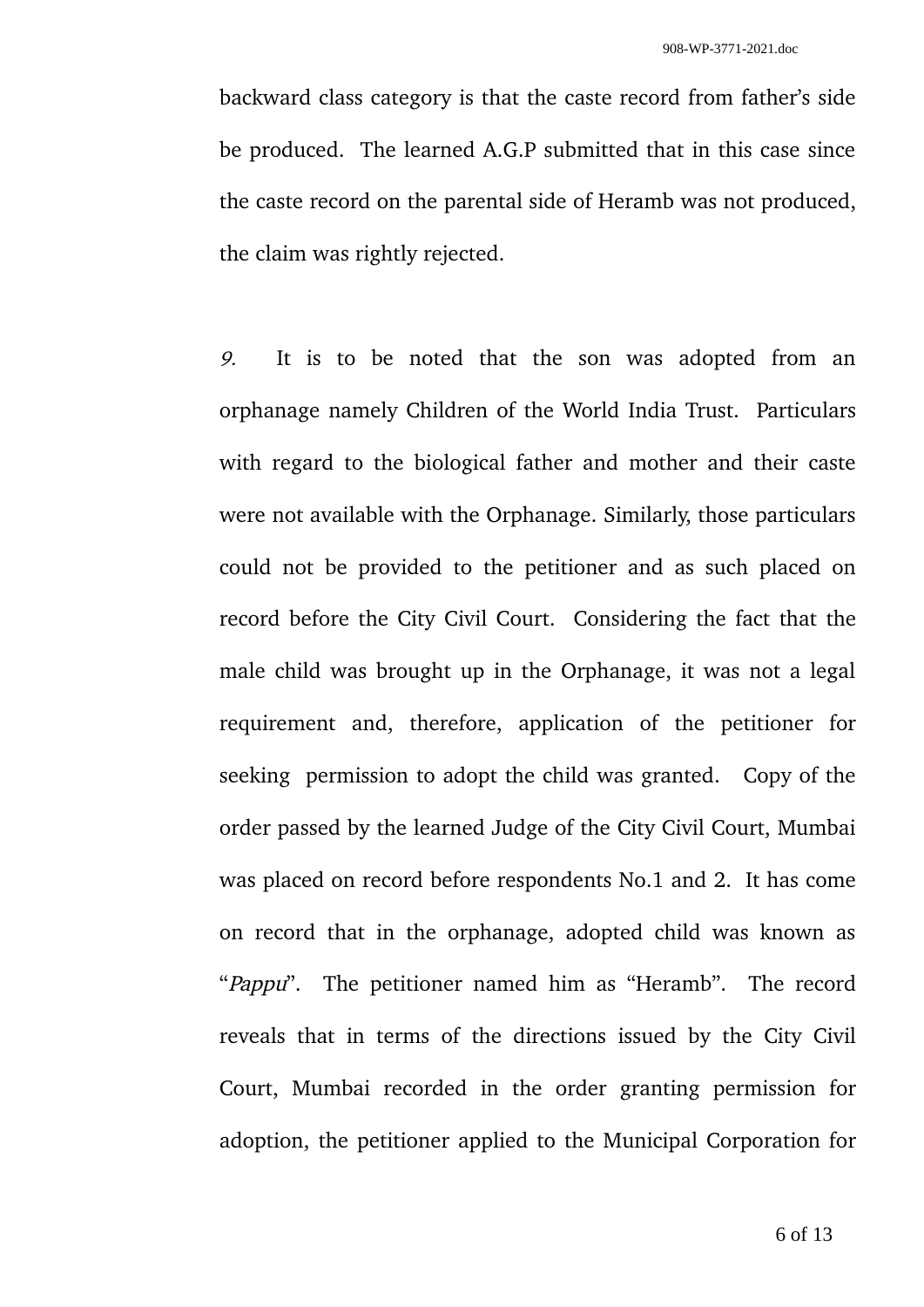registration of birth of Heramb on  $13<sup>th</sup>$  January, 2010. It was registered on  $13<sup>th</sup>$  January, 2010. His recorded birth date is  $8<sup>th</sup>$ September, 2004 and the petitioner is recorded as his mother. The petitioner has produced on record the documents to show that Heramb is her son. It is undisputed that the petitioner is a single mother. In the backdrop of the above facts, there was no question of either procurement or production of the documents of the caste of biological father of the child. Respondents No.1 and 2 have totally missed this vital aspect in the matter.

10. It is not out of place to mention that the application for permission to adopt the child was made by the petitioner as per the Hindu Adoptions and Maintenance Act, 1956 (for short "Act of 1956"). A perusal of the record shows that on being satisfied that the petitioner has complied with the requisite conditions for a valid adoption, the City Civil Court accorded the permission. It is pertinent to note that as per section 9 of the Act of 1956, particulars of the person capable of giving child in adoption have been provided. As per sub-section 4 where the parentage of child is not known, the guardian of the child may give the child in adoption with the previous permission of the Court to any person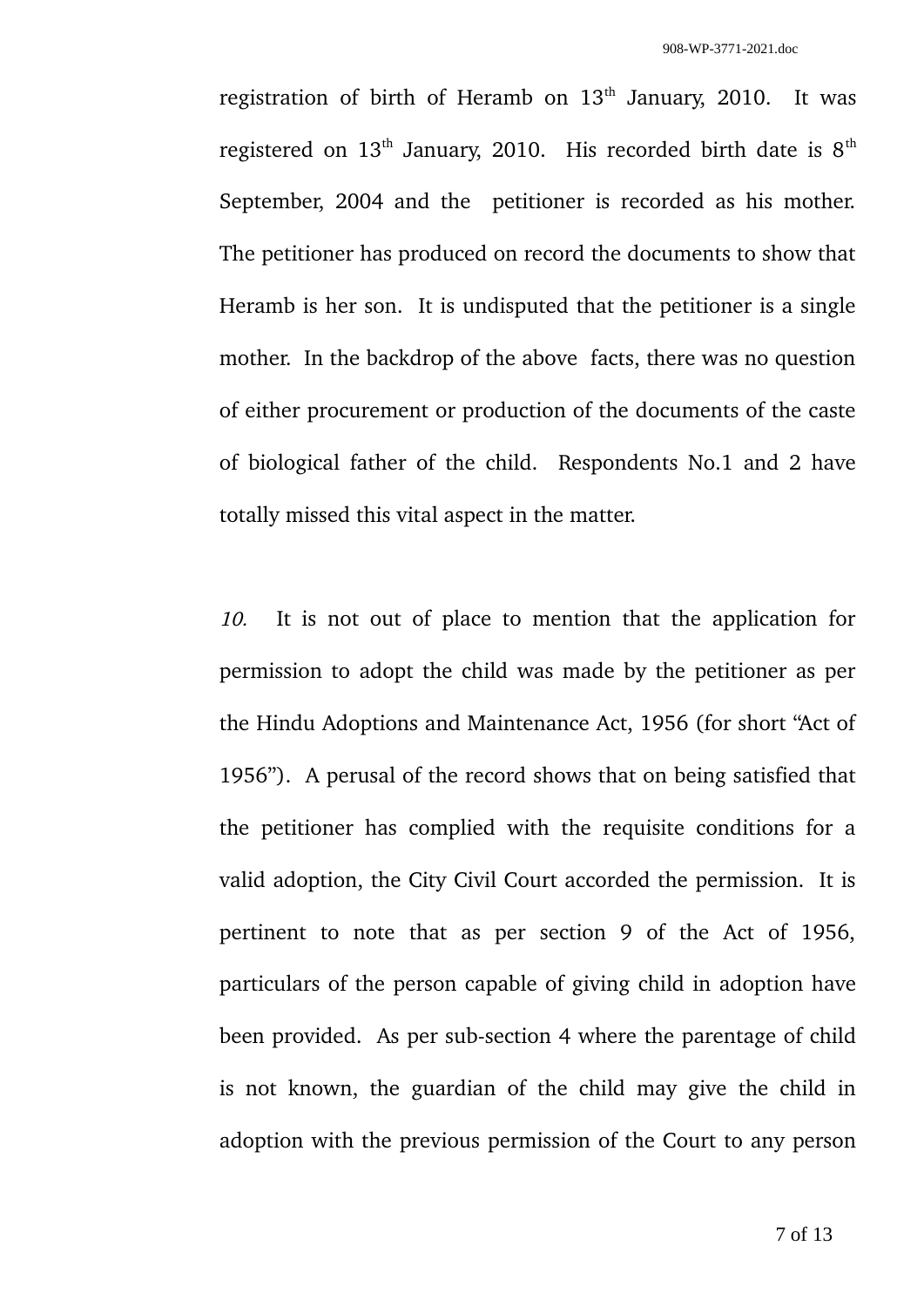including the guardian himself. It is, therefore, pertinent to note that orphanage namely Children of the World India Trust at the relevant time was the guardian of the child. The inquiry before granting such permission to a guardian has been contemplated under sub-section 5 of section 9 of the Act of 1956. The Court during inquiry is required to be satisfied that the adoption will be for the welfare of the child and the Court has to give consideration to the wishes of the child having regard to the age and understanding of the child. A perusal of the order would show that the learned Judge of the City Court, Mumbai has recorded satisfaction that the adoption of child by the petitioner will be for the welfare of the child. It is further pertinent to note that respondents No.1 and 2 have not taken this provision as well as provision of section 12 of the Act of 1956 into consideration. The effects of adoption have been provided under section 12. In our opinion, section 12 would be relevant in the context of the issue involved in the petition. As per the provisions of section 12 of the Act of 1956, by a deeming fiction the adopted child becomes a child of his or her adoptive father, mother for all purposes with effect from the date of the adoption. The section further provides that from the date of adoption, all the ties of the child in the family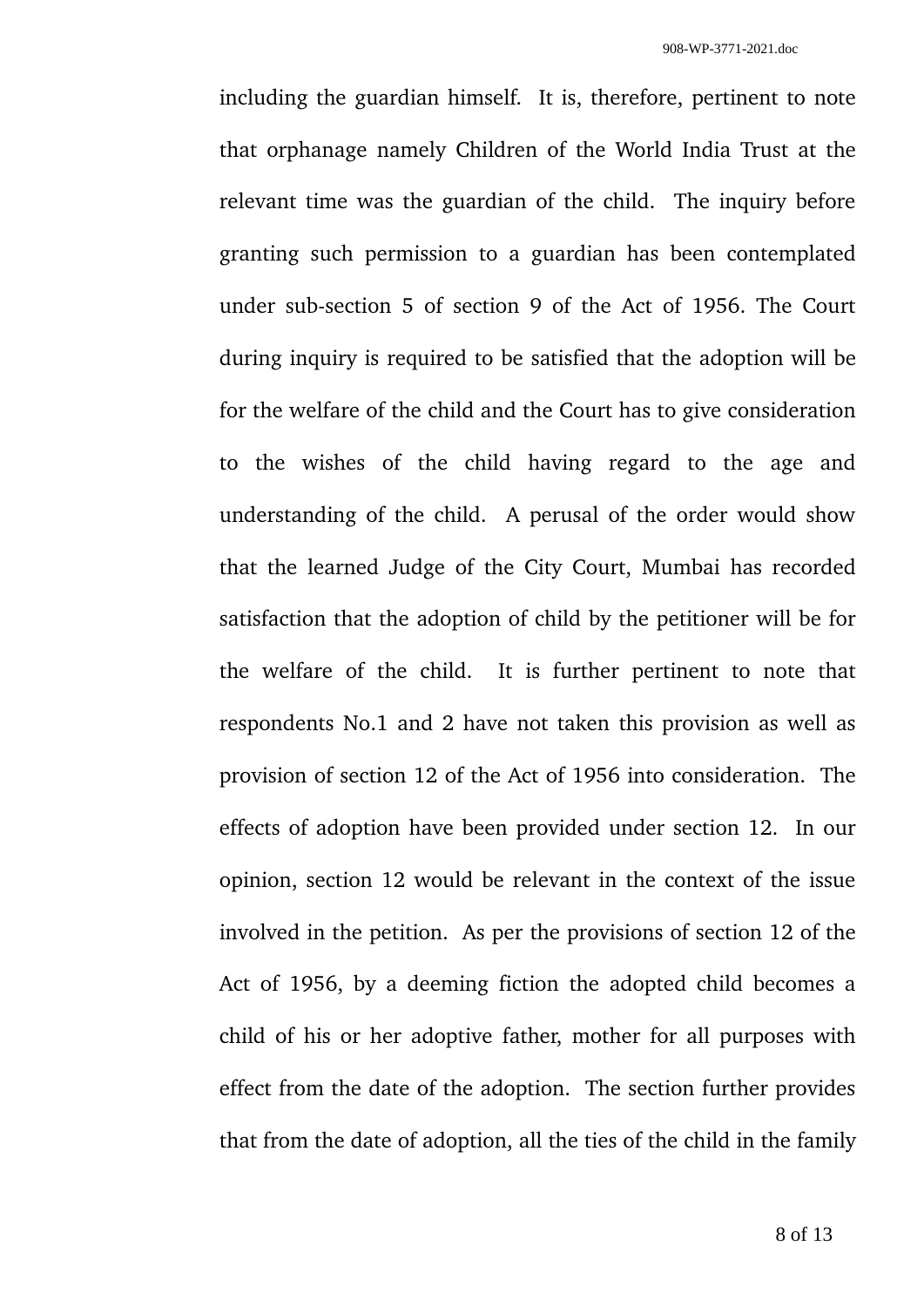of his or her birth by a deeming fiction get severed and replaced by those created by the adoption in the adoptive family. It is pertinent to note that the consequences after adoption flowing from deeming fiction postulated under section 12 may not be strictly restricted to the cases only when the child is given in adoption by father or mother. The same would equally apply where the child is given in adoption by guardian in terms of section 9, sub-section 4 of the Act of 1956. This analogy is unavoidable on conjoint reading of section 12 and section 9 subsection 4 of the Act of 1956. It is, therefore, seen that on adoption the child becomes the member of the family of the adoptive parents in all respect. Such a child would also take the caste of the adoptive parents. In our opinion, even if the controversy is looked at from this point of view, it would show that the son of the petitioner on adoption would be entitled to take her caste. There was no reason for insisting the petitioner to make the caste record of his biological parents available inasmuch as the same was not known and available. In our opinion, this is one more ground to find fault with the order.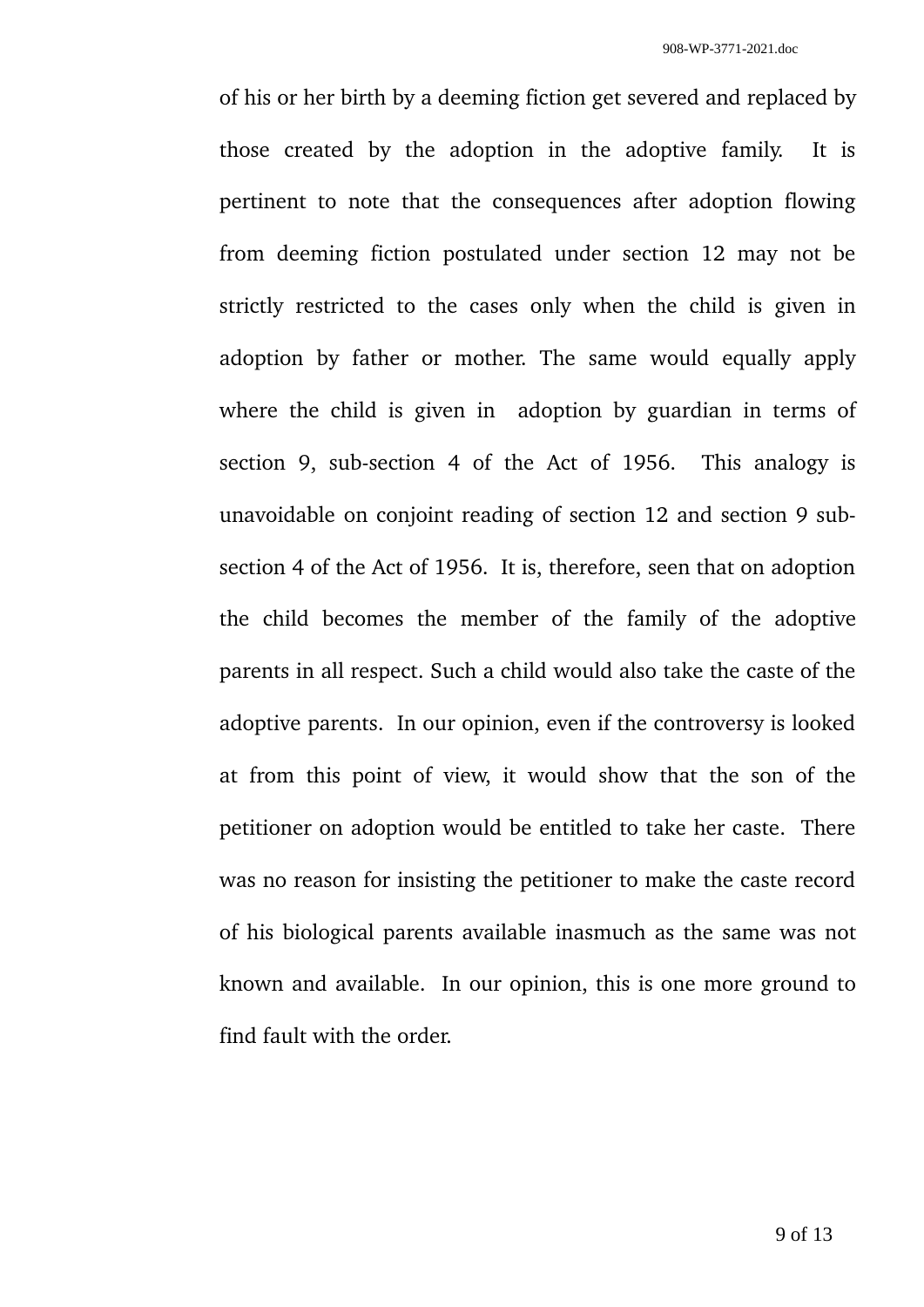11. The next important question is whether a child can be permitted to take the caste of his or her mother. In our opinion, this position is settled in the case of Rameshbhai Dabhai Naika (supra). Paragraphs 54 and 55 of this decision are relevant for the purpose. We propose to reproduce the same. The same read as follows;

> "54. In view of the analysis of the earlier decisions and the discussion made above, the legal position that seems to emerge is that in an inter-caste marriage or a marriage between a tribal and a non-tribal the determination of the caste of the offspring is essentially <sup>a</sup> question of fact to be decided on the basis of the facts adduced in each case. The determination of caste of a person born of an inter-caste marriage or a marriage between a tribal and a non-tribal cannot be determined in complete disregard of attending facts of the case.

> 55. In an inter- caste marriage or a marriage between a tribal and a non-tribal there may be a presumption that the child has the caste of the father. This presumption may be stronger in the case where in the inter-caste marriage or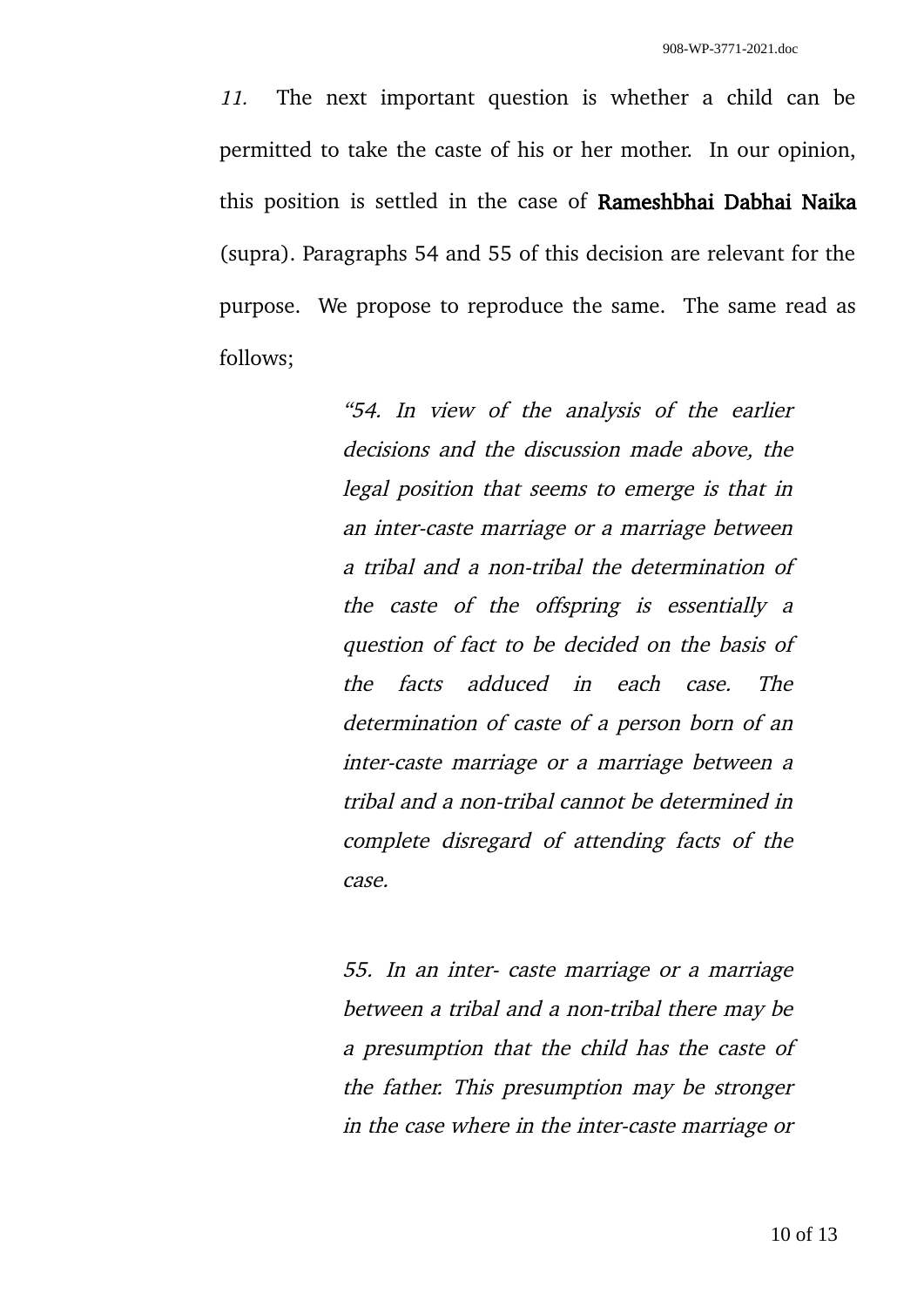a marriage between a tribal and a non-tribal the husband belongs to a forward caste. But by no means the presumption is conclusive or irrebuttable and it is open to the child of such marriage to lead evidence to show that he/she was brought up by the mother who belonged to the Scheduled caste/Scheduled tribe. By virtue of being the son of <sup>a</sup> forward caste father he did not have any advantageous start in life but on the contrary suffered the deprivations, indignities, humilities and handicaps like any other member of the community to which his/her mother belonged. Additionally, that he was always treated a member of the community to which her mother belonged not only by that community but by people outside the community as well".

12. In our view, the proposition would squarely apply to the facts of the case in hand. We may state that case of the petitioner is on better footing than the cases of the children born to the parents in inter-caste marriage or in the marriage between the triable and non triable. In case of such children, their caste would at least be known. Here, in this case, caste is not at all known. In view of the facts and more particularly the fact that child was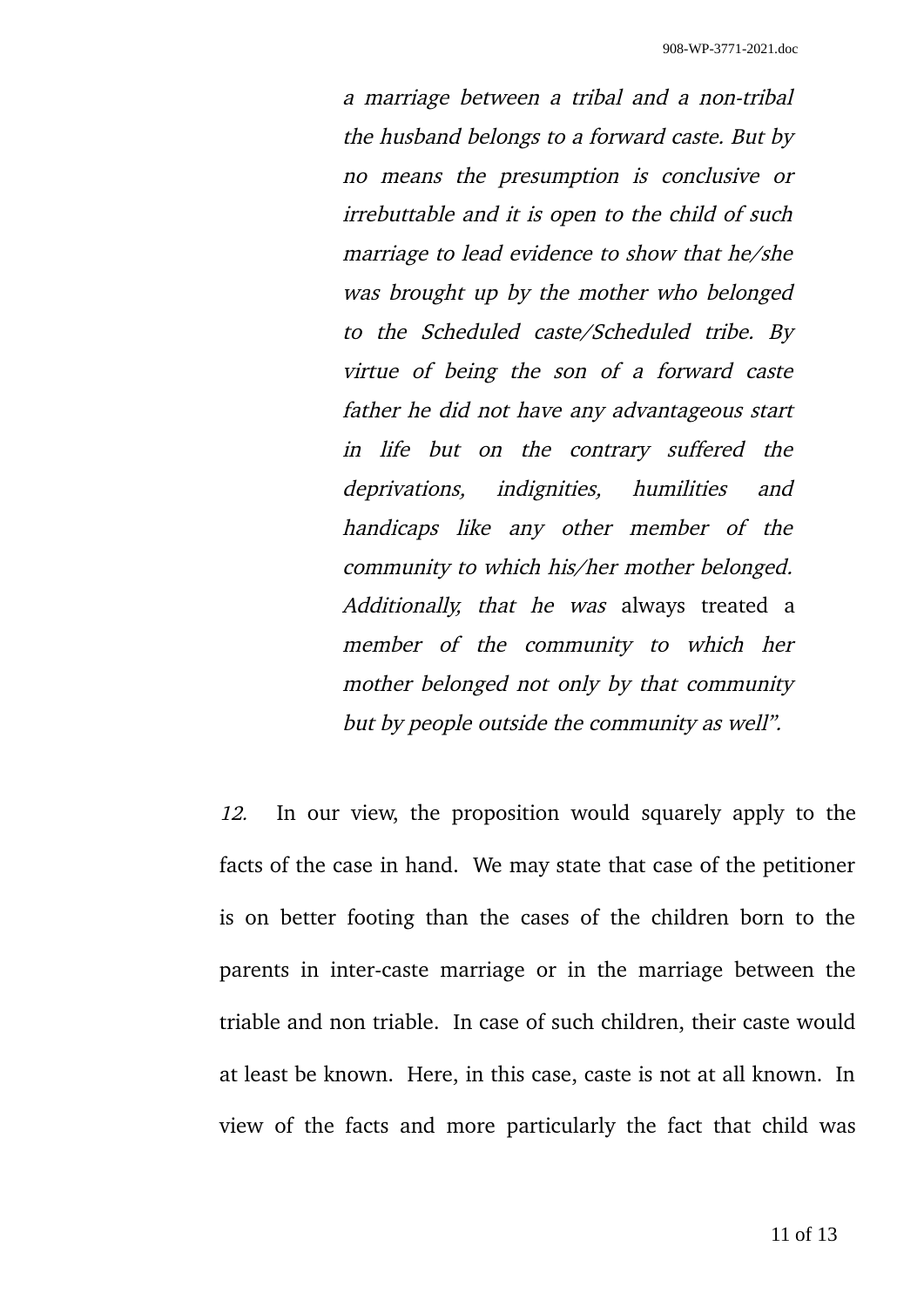adopted from the orphanage with the permission of the Court, the child would be entitled to take the caste of the mother. In our view, if analogy applied by respondents No.1 and 2 is sustained then it would produce disastrous effects. One of the effects would be that the child would not get identity of mother and particularly caste of the mother. He would be without identity throughout his life. Similarly, very purpose of adopting child by the petitioner being a single mother would stand frustrated. In our opinion, such a situation could not be envisaged by law. In our opinion, respondents No.1 and 2 failed to take note of this fact. The unwarranted emphasis on the Government Resolution, in our opinion, is too far-fetched. In such facts situation, Government Resolution would not be applicable. In view of the facts and enunciation of the law by the Supreme Court, we are of the considered opinion that the petition deserves to be allowed. Son of the petitioner – Heramb is entitled to take caste of his mother. Hence, the following order;

## : O R D E R :

- [1] The petition is allowed.
- [2] Respondent No.1 is directed to issue caste certificate to the minor son of the

12 of 13